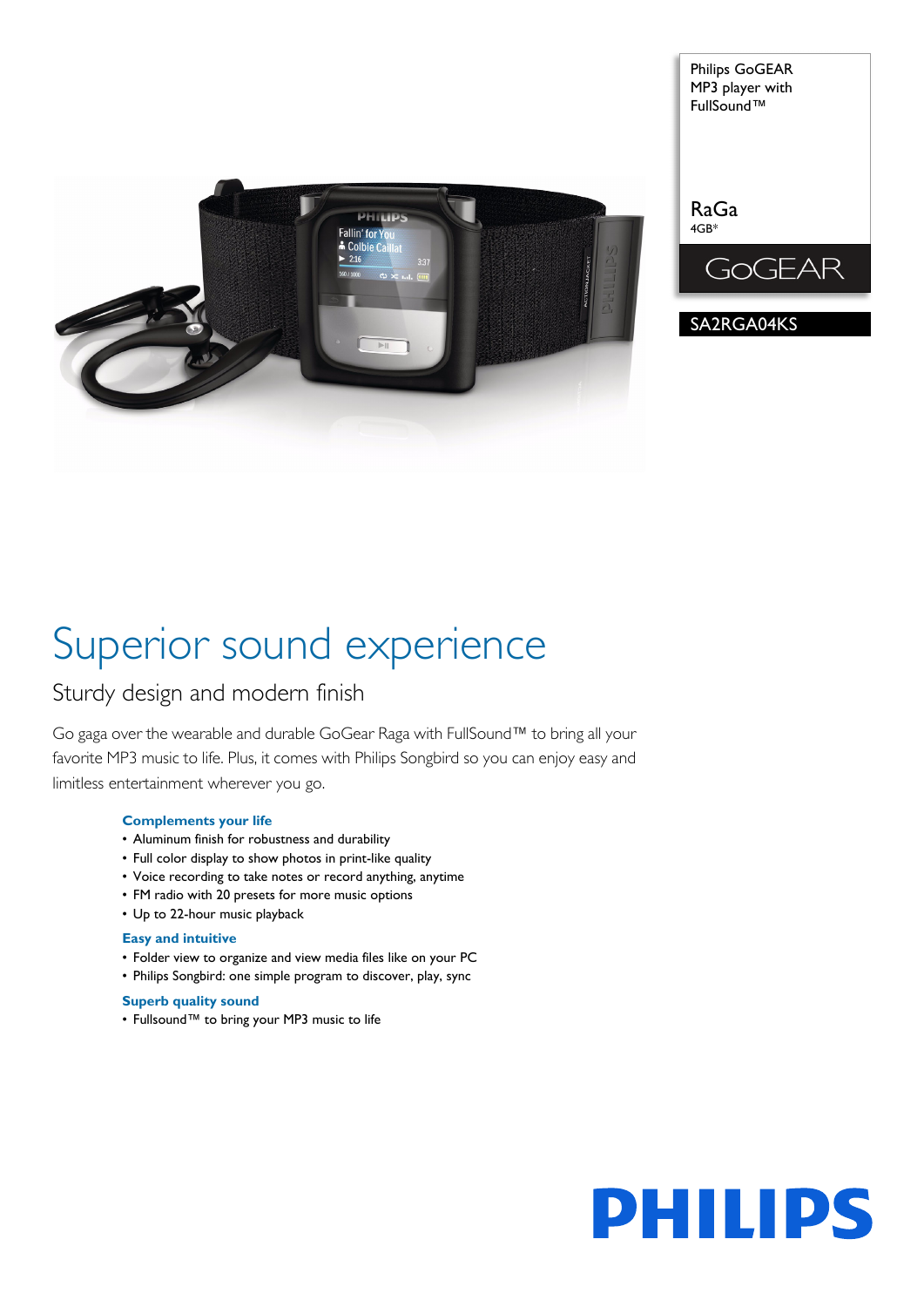# **Highlights**

## **Folder view**

| Video       |  |
|-------------|--|
| Picture     |  |
| Recordings  |  |
| Folder view |  |
| Settings    |  |
|             |  |

Folder view is an optional directory view of the GoGear player that lets you view all the files on your player as if it were a computer. Once you select Folder view, opening any supported file (i.e. music, pictures or videos) is as easy as selecting the file and hitting Play.

# **FullSound™**



Philips' innovative FullSound technology faithfully restores sonic details to compressed MP3 music, dramatically enriching and enhancing it, so you can experience CD music without any distortion. Based on an audio post-processing algorithm, FullSound combines Philips' renowned expertise in music reproduction with the power of the latest generation Digital Signal Processor (DSP). The result is fuller bass with more depth and impact, boosted voice and instrument clarity, and rich detail. Rediscover your compressed MP3 music in true-to-life sound that will touch your soul and move your feet.

## **Aluminum finish**



Aluminum finish for robustness and durability

# **Full color display**

Full color display shows off your treasured photos in print-like quality.

#### **Voice recording**



Voice recording converts your GoGear player into a handy dictation machine. Besides playing music or listening to radio, you can also record notes or reminders for work or school, record shopping lists and phone numbers – even song lyrics. By pressing the recording button and speaking into the built-in microphone, voice messages are compressed and stored in the built-in internal memory. Voice recording gives you a highly portable voice recorder allowing you to record anything, anytime and anywhere!

# **Philips Songbird**



One simple, easy-to-use program that comes with your GoGear player, Philips Songbird lets you discover and play all your media, and sync it seamlessly with your Philips GoGear. Its intuitive and powerful music management features let you discover new artists and music styles directly in the program through music and media stores, services and websites. Play your own library and media from the internet and seamlessly sync all of it from your PC to your Philips GoGear.

#### **FM radio with 20 presets**



Digital FM radio offers you additional music options to your music collection on your GoGear. Simply tune into the station that you want to preset, press and hold the preset button to memorize the frequency. You can preset up to 20 radio stations and enjoy your favorite programs whenever you go.

# **Up to 22-hour music playback**

This player's long-lasting power comes in the form of 22 hours of continuous music playback on just one single charge.